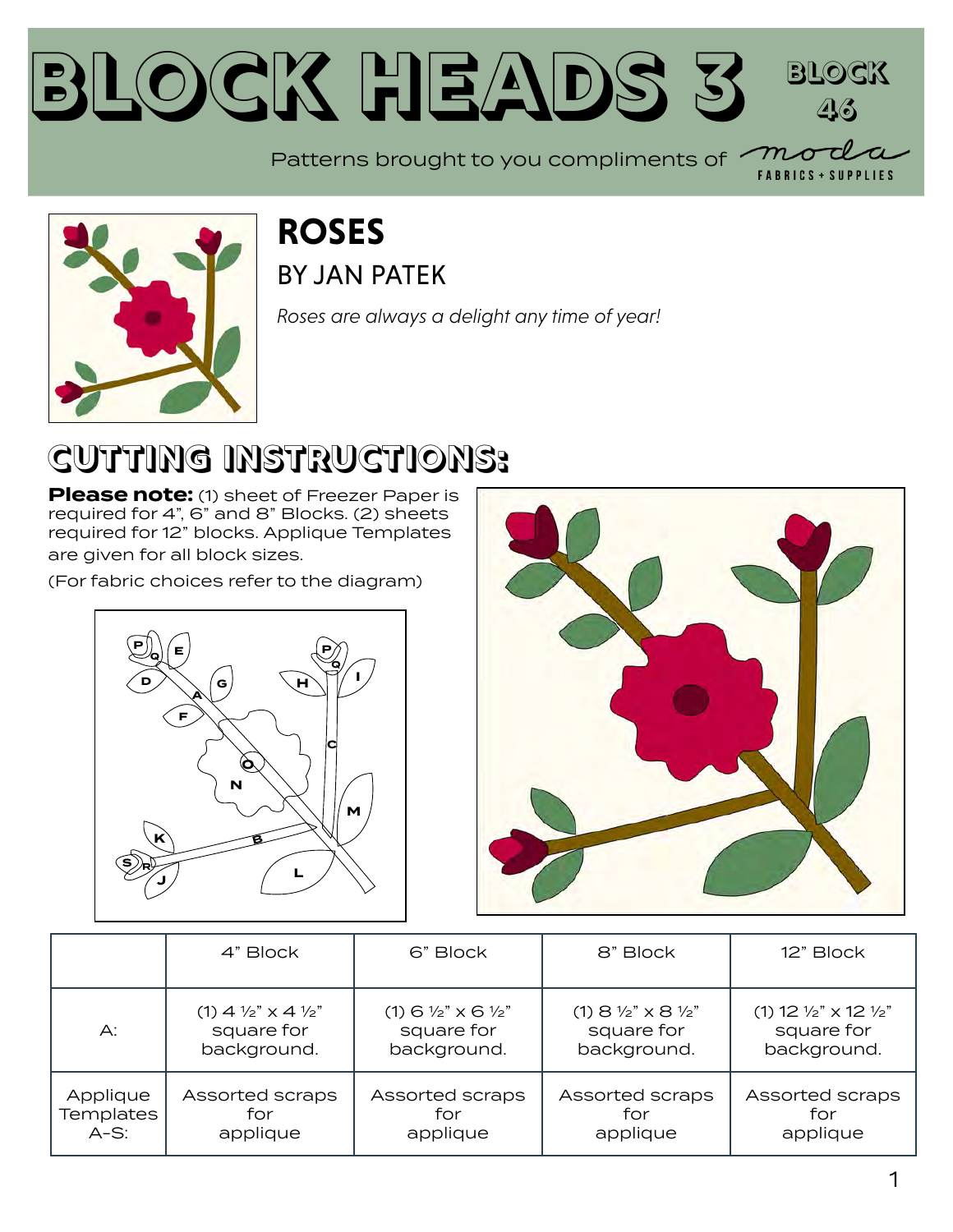### **ASSEMBLY INSTRUCTIONS:**

**Please note:** Applique instructions are for needle turn applique. Please use your preferred method when completing applique. Applique Templates A-S do not include a ¼" seam, therefore the printed size of each template is the finished applique size. **Templates are not reversed.**

- 1. Print the appropriate set of applique templates for the block size you wish to create. (4" finished, 6" finished, 8" finished or 12" finished)
- 2. Trace Templates A-S onto the matte side of Freezer Paper. You will need (2) P Templates and (2) Q Templates. The remaining templates should only be traced once.
- 3. Cut the shapes out, exactly on the line.
- 4. With the shiny side down, iron the freezer paper onto the right side of the fabric. Freezer Paper should adhere to the fabric.
- 5. Lightly draw around the shape with a chalk marker.
- 6. Cut out each applique shape about ¼" outside of the Freezer Paper shape. Pull the Freezer Paper away.







- 7. Pin the appliques onto the background fabric square in stages as shown. Stitch in place, using your needle to turn under the seam allowance as you stitch. (On inward curves, clip the seam allowance almost to the marked seamline to make turning the edge easier.)
- 8. Repeat for all appliques until the block is complete.



9. Press the block on the wrong side. Refer to Page 1 for finished and unfinished block sizes.

### **DESIGNER INFO**

New Collection: Mill Creek Garden with soothing purples, greens and creams, will ship to stores in December 2020. Check out Jan's new pattern, Mill Creek Hearts and Stars, that accompanies this new line.



Block 46 - Roses

3lock 46 - Roses

Jan Patek



Jan Patek

[janpatek.blogspot.com/](http://janpatek.blogspot.com/)

[@jan\\_patek\\_quilts](http://www.instagram.com/jan_patek_quilts)



2

**3lock Heads** 

3

Jan Patek  $\overline{\mathcal{M}\mathcal{L}\mathcal{L}}$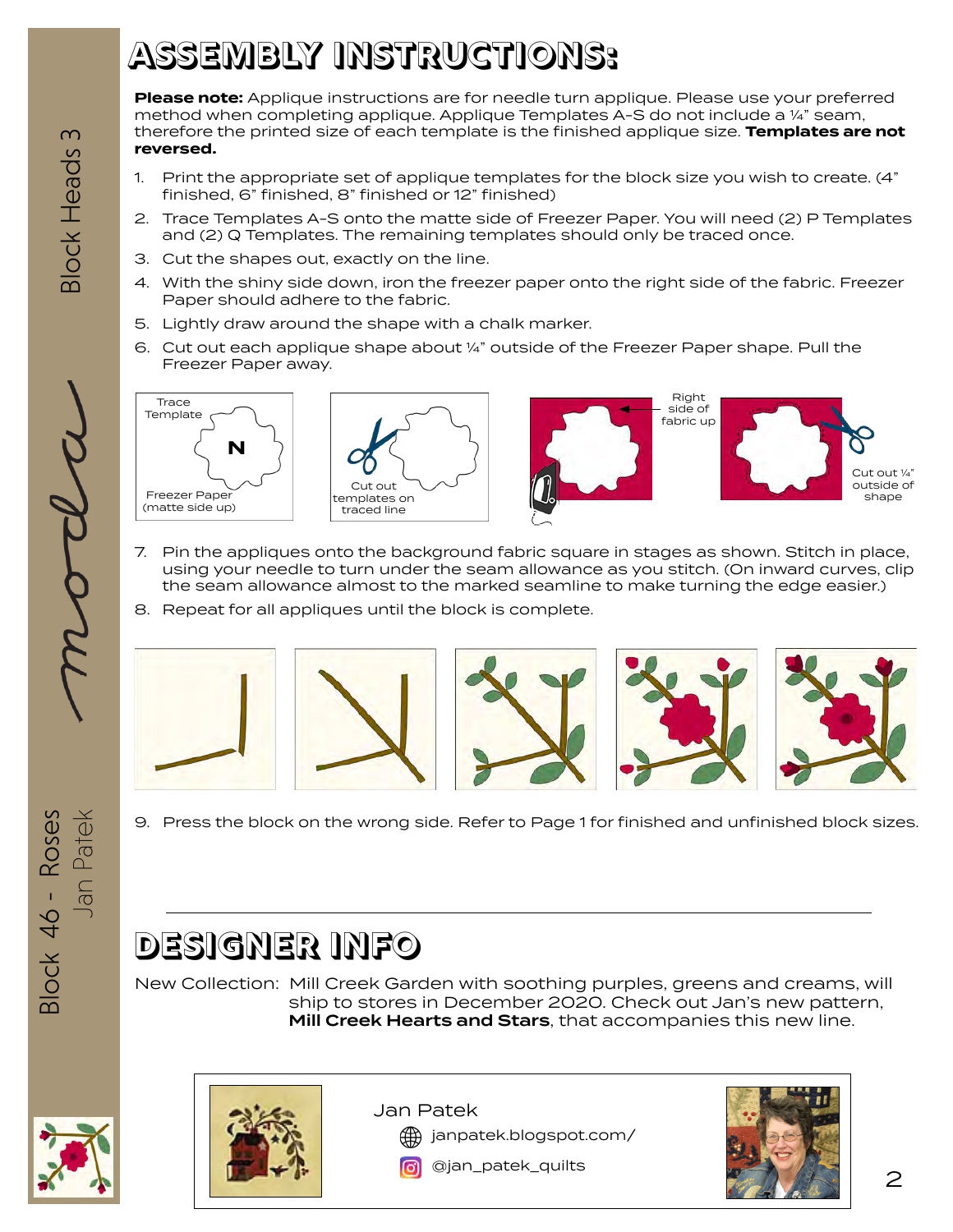#### Block 46 - Roses 4 Inch Block by Jan Patek



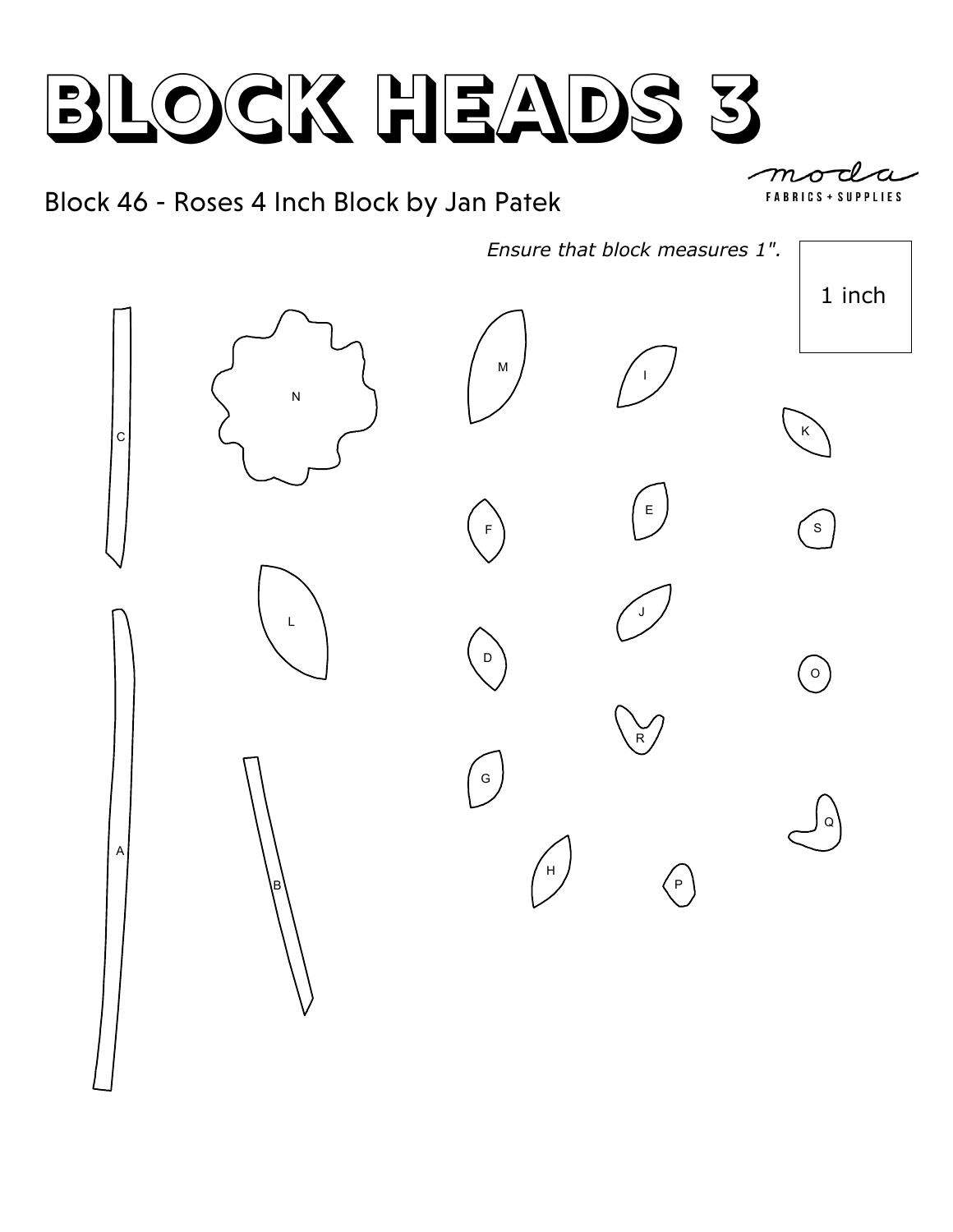#### Block 46 - Roses 6 Inch Block by Jan Patek

**FARRICS SUPPLIES** 

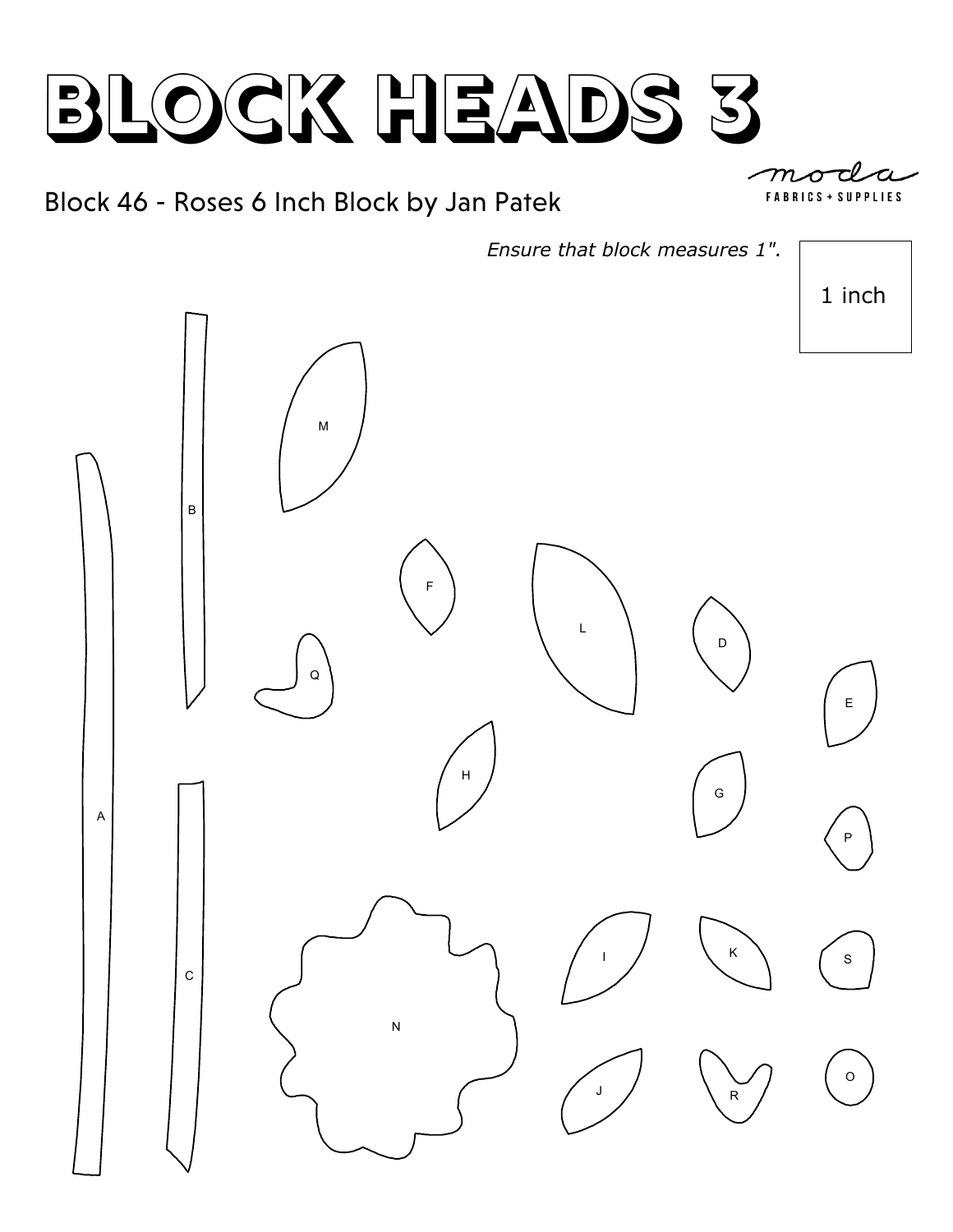#### Block 46 - Roses 8 Inch Block by Jan Patek

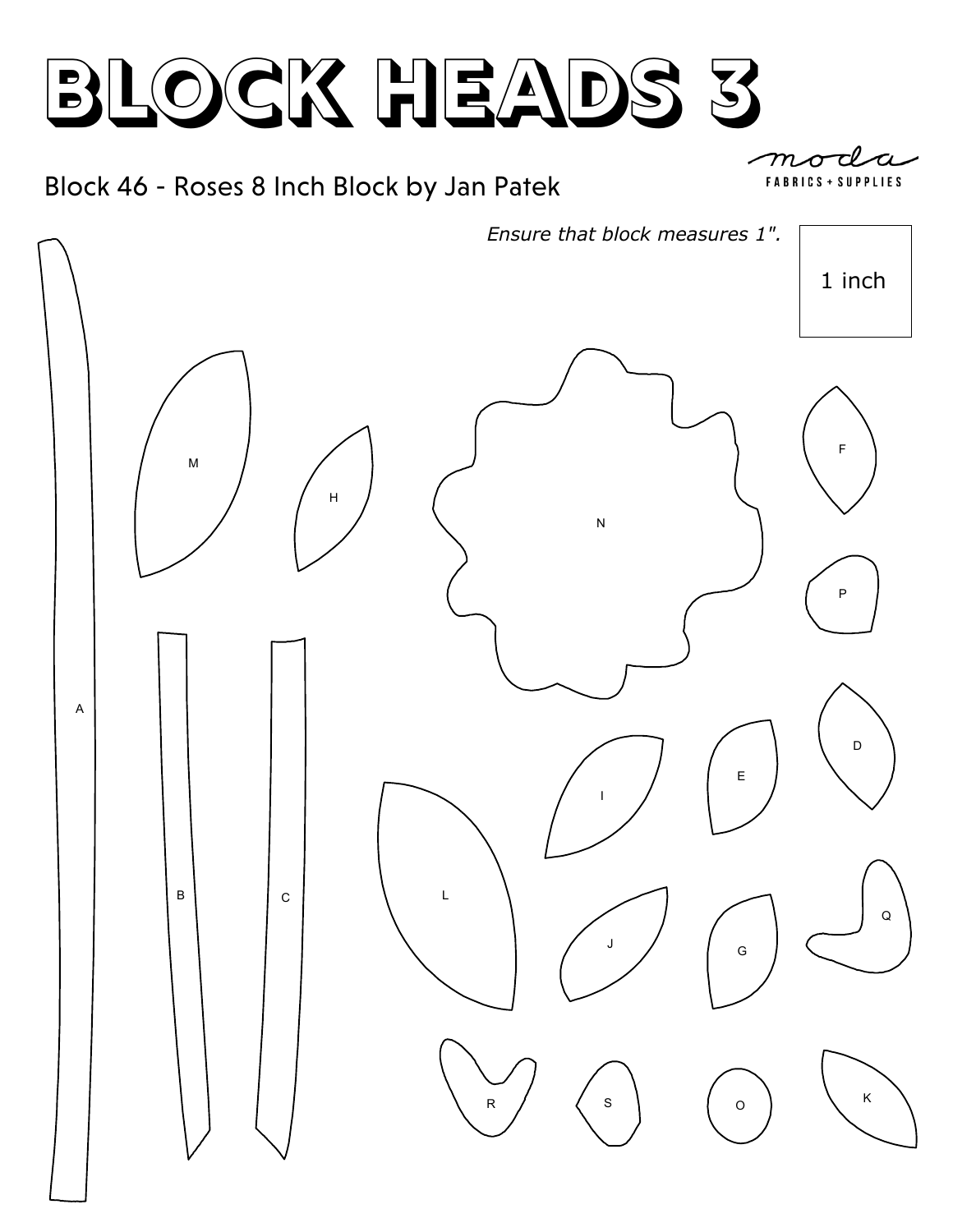

*Ensure that block measures 1".*